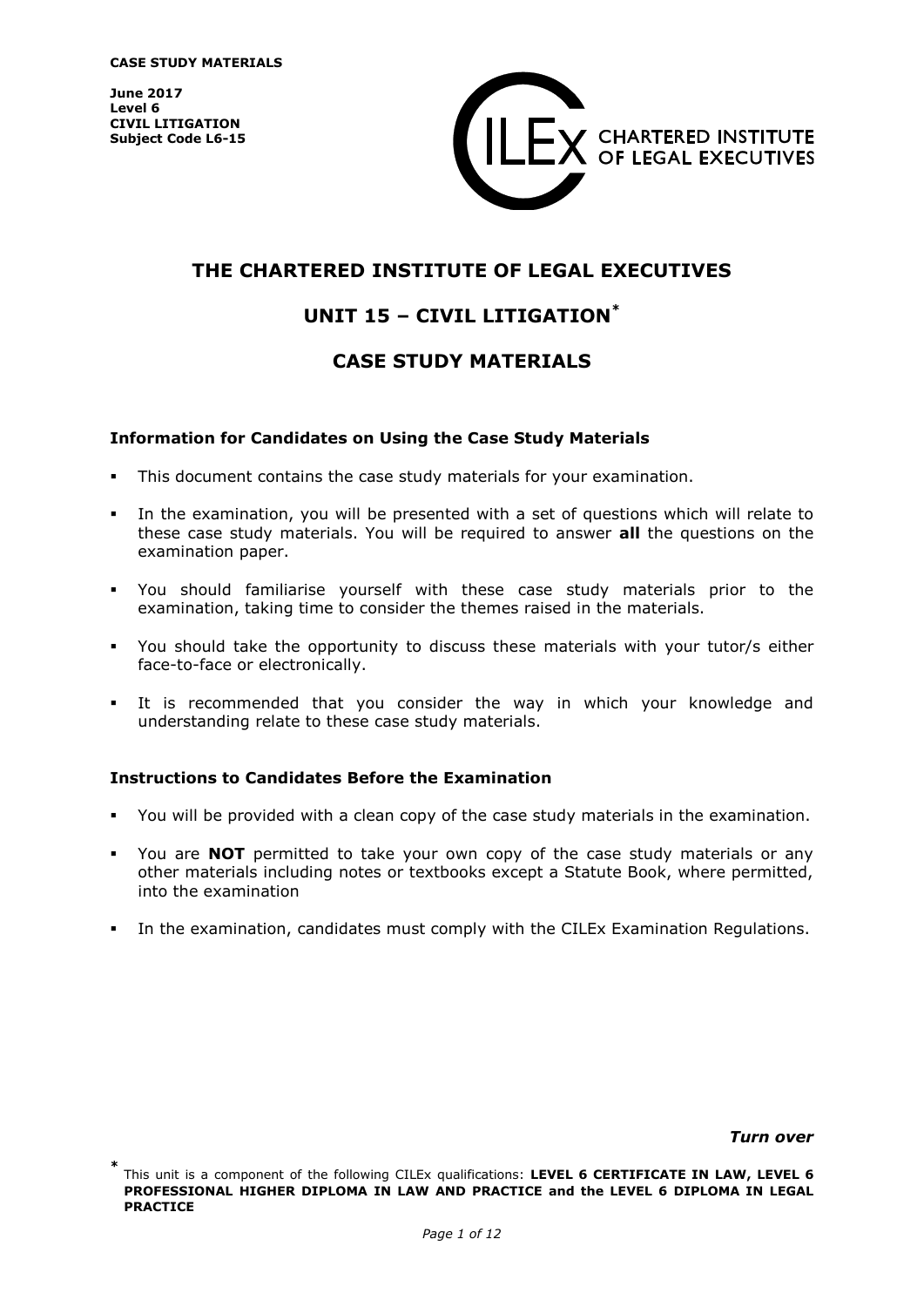# **ADVANCE INSTRUCTIONS TO CANDIDATES**

You are a trainee lawyer in the firm of Kempstons, The Manor House, Bedford, MK42 7AB. You are in the civil litigation team and your supervising partner is Mark Jones.

You arrive at work on Monday morning and receive a call from Mark. He tells you that he is unable to come into the office and asks that you cover his appointments. He has also asked that you check his post and progress any matters that require attention.

He briefly mentions the following cases:

## **1) The Turner Engineering Limited file** (file ref: TEL/MJ/54/17)

Kempstons acts for Turner Engineering Limited (TEL). This is a construction company undertaking large building contracts and renovations. Further details can be obtained from an attendance note (**Document 1**).

## **2) The Hussain Chato file** (file ref: HC/MJ/67/17)

Kempstons acts for Mr Hussain Chato (the claimant in this case) in connection with his claim against his employers, for personal injuries that he sustained in an accident in his office car park. Further details can be obtained from the copy of the defendant's medical report on Mr Chato (**Document 2**).

## **3) The Cuthbert's Circus and Pleasure Parks Limited file** (file ref: CC/MJ/33/17)

Kempstons acts for Cuthbert's Circus and Pleasure Parks Limited ('Cuthbert's'), which is the defendant company in this case. The action concerns a claim by Patricia Scott for personal injuries that she alleges she sustained in an accident in the Dark House attraction at Cuthbert's travelling pleasure park, situated in Bristol on the 7 April 2017. Further details can be obtained from the file note, draft witness statement and letter (**Documents 3, 4 and 5**).

## **4) The Sofa World Limited file** (file ref: SW/MJ/65/17)

Kempstons is instructed on behalf of Sofa World Limited in respect of an unpaid invoice for furniture supplied to Mrs Samantha Green of Flat 8, Skye Building, Edgbaston Road, Birmingham B6 6KL. The invoice is dated 1 April 2017 and is payable from (and including) that date. The outstanding sum is £15,000. [There are no documents from this file attached.] You have been dealing with Max Folders who is the Managing Director of Sofa World Limited in connection with this matter.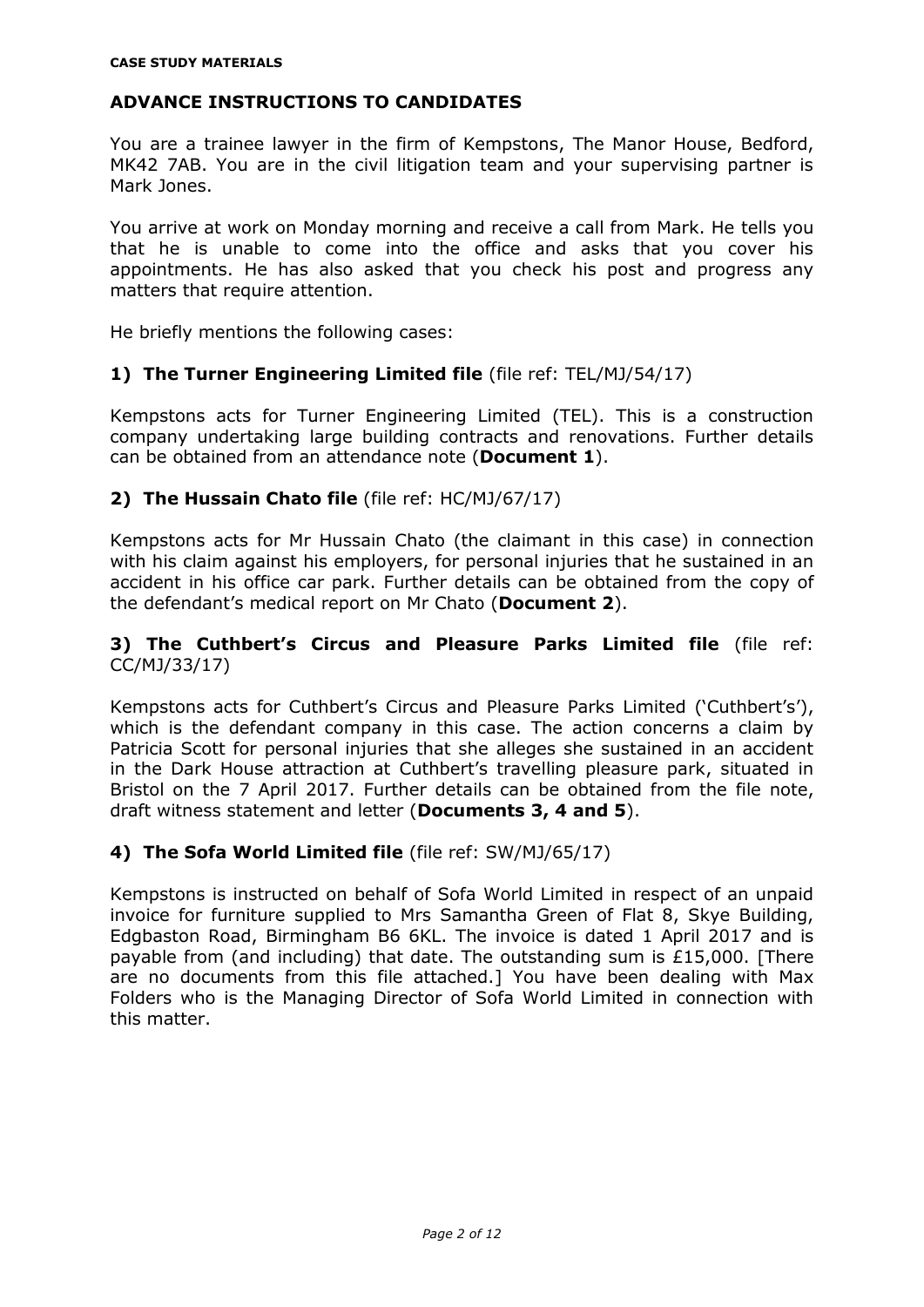## **Attendance note**

## **Mark Jones attending: Mr Frank Turner, Managing Director of Turner Engineering Limited (TEL)**

### **Date: 14 June 2017**

## **Time engaged: 1 hour (6 units)**

Frank Turner is the managing director of TEL of Unit 12 Spire Industrial Estate, Hollyborne, Bedfordshire, MK42 1SB. TEL was established in 1945. This company is a construction company undertaking large building contracts and renovations. It has a reputation for high-quality work. Its current clients include some NHS trusts and local authorities, as well as bigger businesses. The company's place of business is the same as its registered office address. All contracts are made using this address as TEL's place of business.

Frank Turner explained that about 18 months ago, TEL won a contract to carry out refurbishment works to eight theatres in the district of Bedfordshire. TEL's contract for the work is with Bedfordshire County Council (BCC). The total price for the refurbishment work to all eight theatres is £3 million.

Frank Turner met with the Chief Executive of BCC (Paul Sable), but the negotiations for the work were generally conducted by Graeme Halstead. Mr Halstead held a consultancy role for a number of councils and described himself as a 'Climate Change and Environment Adviser'.

Most of the contract that TEL had proposed was readily agreed – as to the nature of the works and the price. The issue that took longest to negotiate was Mr Halstead's insistence on the installation of 'super-low-energy air conditioning units' (the 'units'). Despite TEL's reservations, the installation of the units was agreed and inserted into the contract. The contract with BCC is in the office, but Frank Turner had not brought it with him (he can send a copy to us, and will do so when he returns to the office).

After the contract was finalised, Frank Turner spent some months trying to source a suitable manufacturer for the units that could meet the required standards. Mr Halstead suggested Environmental Services Limited (ESL), a small company based in Olney, Buckinghamshire. Frank Turner then met ESL's Managing Director (and only shareholder, as you later discovered), Ms Claire Posnet.

Ms Posnet confirmed that ESL was able to supply the units (though ESL did not manufacture them). She was not especially forthcoming to Frank Turner about the technical detail of the units, and she generally avoided answering questions from him about the manufacturer of the units. After weeks of pressure, she arranged for Frank Turner to see one of the units working at a small manufacturing factory at an industrial park, again in Olney. They were working according to the specification in TEL's contract with BCC and, with the agreement of BCC, Frank Turner then placed TEL's order for eight units, with each one priced at £25,000 plus VAT.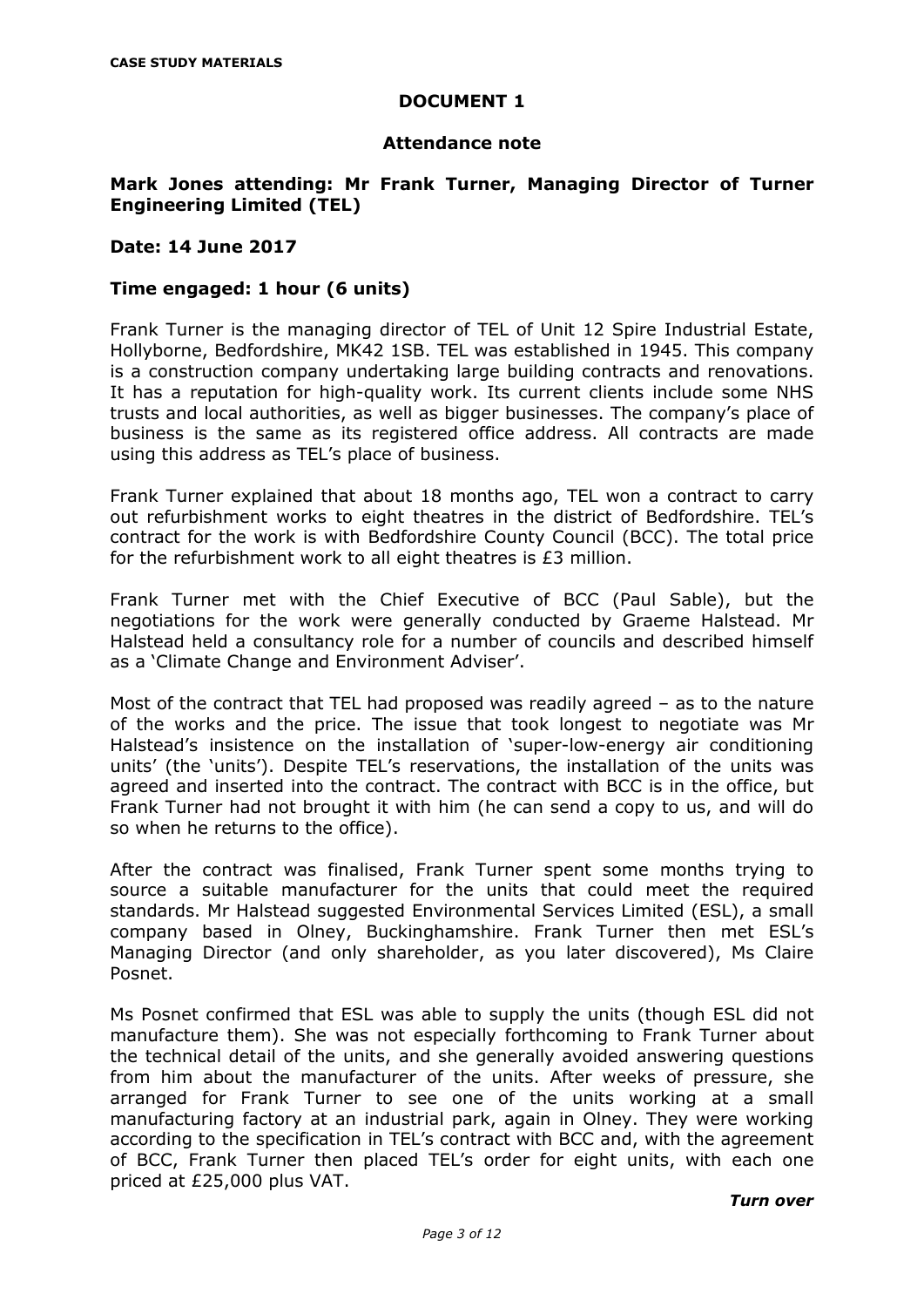#### **CASE STUDY MATERIALS**

The refurbishment work to each theatre, including the installation of the units, had been completed around six months ago.

However, within two months, TEL had begun to receive complaints. These complaints all concerned the operation of the units – that they were noisy and ineffective. These complaints have continued and it is Frank Turner's view that all eight units are likely to have to be replaced. He has calculated that the cost of replacement units and associated works will be in the region of £275,000 plus VAT.

Frank Turner spoke to Ms Posnet as soon as the first of the units had been reported as faulty. She said she would make enquiries, but she has not come back to him with any information and she has not responded to any of his recent calls. Frank Turner established that of the £200,000 plus VAT due to ESL, TEL had only paid £75,000 plus VAT. He has put a stop on any further payments to ESL, so technically £125,000 plus VAT is still outstanding to ESL.

Frank Turner has been getting increasingly worried about TEL's potential exposure to this liability. So a couple of weeks ago, he asked Dr Almira Haw, of Lottingham University and a fellow of the Association of Air Conditioning Engineers, to inspect the units. Dr Haw has seen three of the units so far but has not prepared a report yet (although said she would be prepared to put her findings in writing). However, she rang you to say that:

- the units are externally impressive, giving the appearance of high-quality air conditioners of the sort often fitted to larger buildings;
- the motors, heat exchangers and other components are of a poor quality, and unsuitable for cooling entire buildings;
- she would advise that the units might be suitable to cool a room in a house;
- the units have a real value of about £1,000 plus VAT each.

The small manufacturing factory in Olney that Frank Turner had visited, before placing the contract with ESL, is now empty and has been refurbished by the landlord, who says he knows nothing about an air conditioning unit. He has told Frank Turner that he is left with unpaid rent of £5,000 from the tenant.

Paul Sable (the Chief Executive of BCC) told Frank Turner that Mr Halstead had had an affair with Ms Posnet that ended some three months ago, when he went abroad. There is a rumour that Mr Halstead now lives in northern Cyprus. Frank Turner intends to ask Paul Sable to find out more about these points, but has not yet done so – therefore he cannot add any further information on this point at the interview. Frank Turner believes that it might explain why Mr Halstead recommended ESL.

Frank Turner's key aim for TEL in this matter is to get the matter sorted out as quickly as possible and not waste time before issuing proceedings.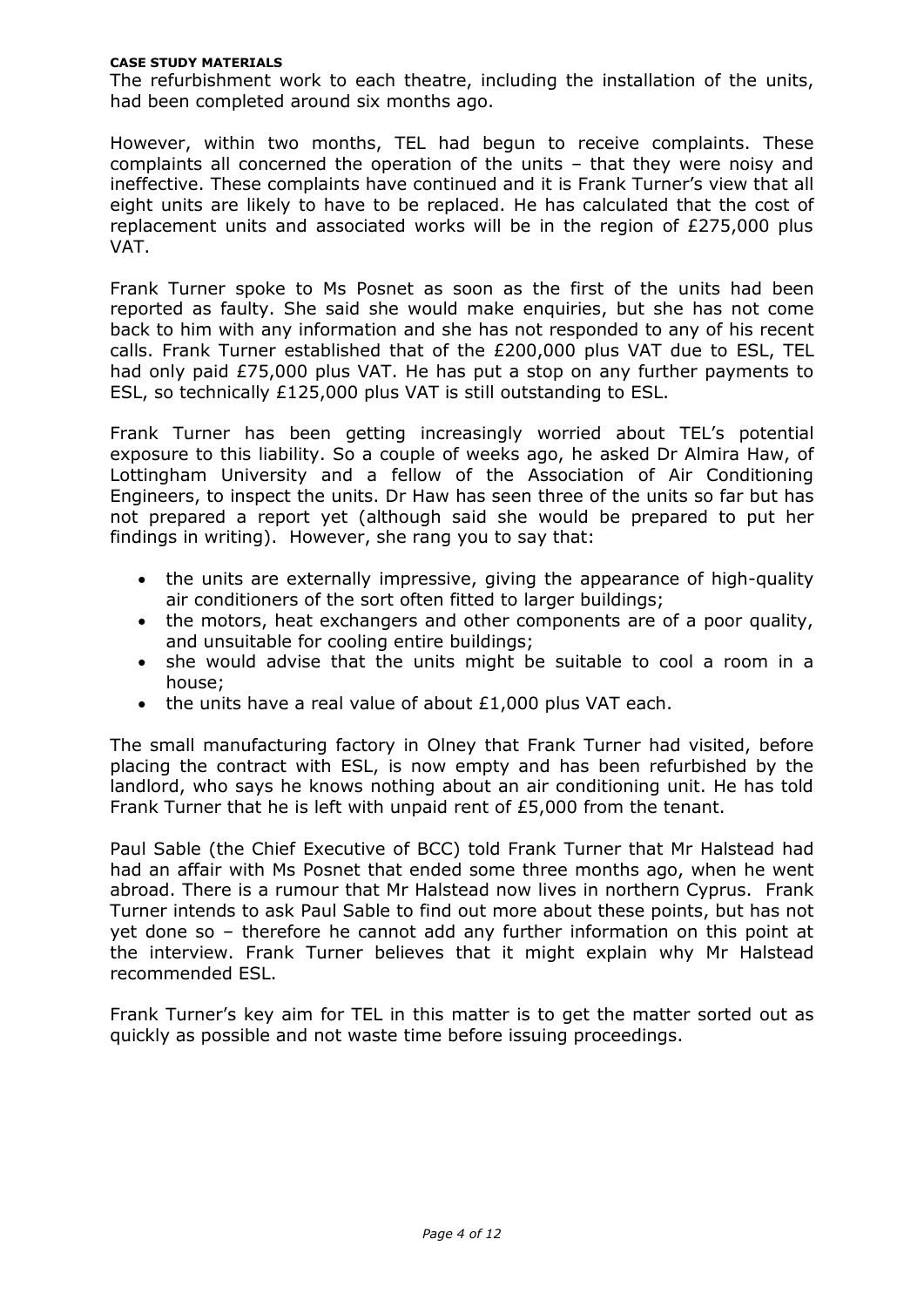## **Copy of the medical report obtained by the defendant's solicitor concerning Mr Chato**

**Medical report on Mr Hussain Chato**

**M. Hugen-Brown MB, FRCS(Ed) (retired) Former Consultant Orthopaedic Surgeon at the University Hospital of Northampton**

| <b>ADDRESSED TO:</b>  | <b>THE COURT</b>                                                                     |
|-----------------------|--------------------------------------------------------------------------------------|
| <b>INSTRUCTED BY:</b> | <b>XYZ Solicitors</b><br>Luton House, Luton Road,<br>Luton, Bedfordshire.<br>LT2 8AD |
|                       |                                                                                      |

**OUR REFERENCE: Ref: H-C/SCHKE/Cha12**

**DATED: 6 April 2017**

### **Date of Accident: 9 December 2016**

Mr Chato works as a General Manager for Prestors Distributions Limited (his employers).

On 9 December 2016, Mr Chato was standing behind his car in his employer's car park. He was just about to open the boot, when a car immediately behind him lurched forwards, striking the back of legs. He felt two impacts before he fell to the ground. The driver of the other car, Julie Lake, who is also an employee of Prestors Distributions Ltd, and a friend who was standing close by, came to help him and called for an ambulance. Later, an ambulance took him to Luton General Infirmary. He did not lose consciousness.

## **SUBSEQUENT HISTORY**

Mr Chato was in hospital for ten days. He underwent an operation, on 9 December 2016, in which the fracture of his left tibial plateau was fixed with a metal plate and screws. He went home in a plaster cast, which remained in place for several weeks.

His partner, Georgina, took time off work to care for him for the first two weeks after he returned home. Julie Lake visited Mr Chato in hospital and apologised for what had happened, saying that she had reported problems with her company car (the car that had 'lurched forward' hitting Mr Chato) to Prestors' transport director 'a couple of months' before the accident.

When the cast was removed, Mr Chato paid for some physiotherapy sessions. He had to stop work on the day of the accident and has not yet returned to work. He is on 50% of his usual salary until he resumes work.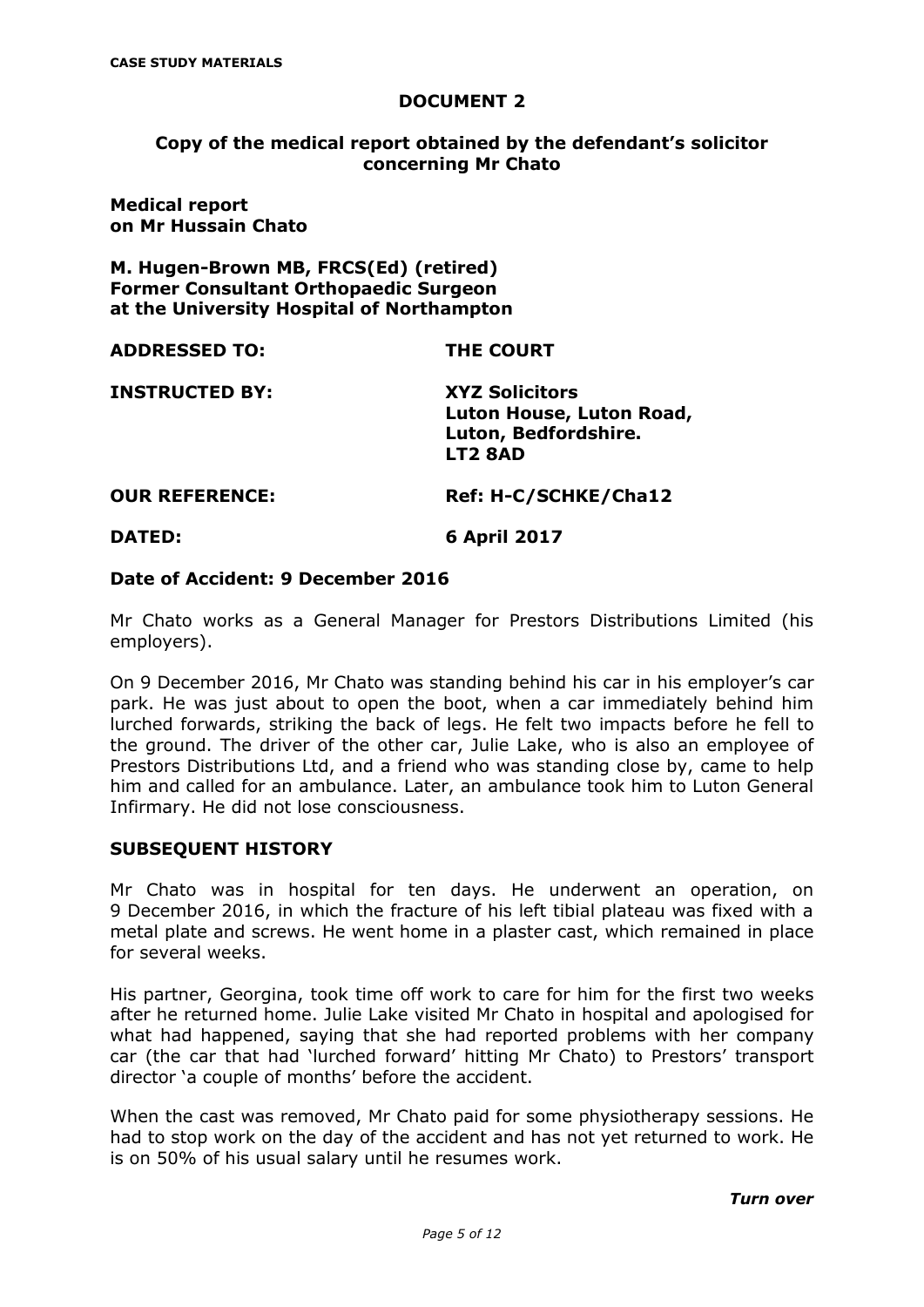#### **CASE STUDY MATERIALS PREVIOUS MEDICAL HISTORY**

Mr Chato has no relevant previous medical history. He is a non-smoker.

### **PRESENT SITUATION**

Mr Chato tells me that his left leg is still exceedingly painful. The pain seems to be worse when he is resting than when he is walking, but he finds it difficult to walk more than a short distance. He gets pain at night, which often wakes him, for which his doctor has prescribed painkillers. He has returned to driving, but had to acquire an automatic car, as his left leg was too weak to allow him to use the clutch. When he walks, he feels that he tends to draw his left foot inwards.

The plate is still in place and he has been told that it could be removed. He has decided to leave it in place, however, but may have it removed at a later stage. I asked him about hobbies and sports, but he tells me that although he played cricket many years ago, he no longer does any sport or hobbies and did not do so at the time of the accident.

Mr Chato also informs me that he feels very anxious when in the vicinity of motor vehicles. Since the accident, he has had flashbacks and nightmares. He also has panic attacks, where he displays physical symptoms of increased heart rate and pulse, feelings of alienation and sweaty palms.

### **MEDICAL RECORDS**

I have seen some photocopies of the General Practitioner notes, but have not seen any x-rays or the hospital records.

All sections below within quotation marks are verbatim. Comments in square brackets are mine. I will refer only to the entries that I consider relevant to this report.

I cannot find any reference to any significant pre-existing condition affecting his left knee.

**10.12.2016:** A letter from the hospital consultant treating Mr Chato to Mr Chato's GP states: 'Mr Chato was admitted to Luton Infirmary yesterday. He was between two cars and caught between the bumpers of the car in front and the car behind. When the car behind was started, it was in gear and lurched forward, crushing his tibia. He has abrasions on his shins caused by the impact. He has sustained a fracture of his proximal tibia, which is minimally displaced.

**13.02.2017:** A letter from Phillippa Griffiths, physiotherapist, states: 'Mr Chato has full active movement in his left knee but has had tightness in his legs on extension. These issues have settled with massage. He can straight leg raise but has weak quads, which will need further work…'

**2.03.2017:** A letter from Mr Dutton, Consultant Orthopaedic Surgeon, states: 'Radiographs show that the proximal tibial fracture appears to be well on its way to healing with good callus formation at the fracture site. He is mobilising independently without a stick now, with a good range of motion. The alignment clinically is satisfactory and the plate is prominent proximally. He wishes to have this removed. This can be arranged in 12 months. Review in one year, with x-rays on arrival for a final check…'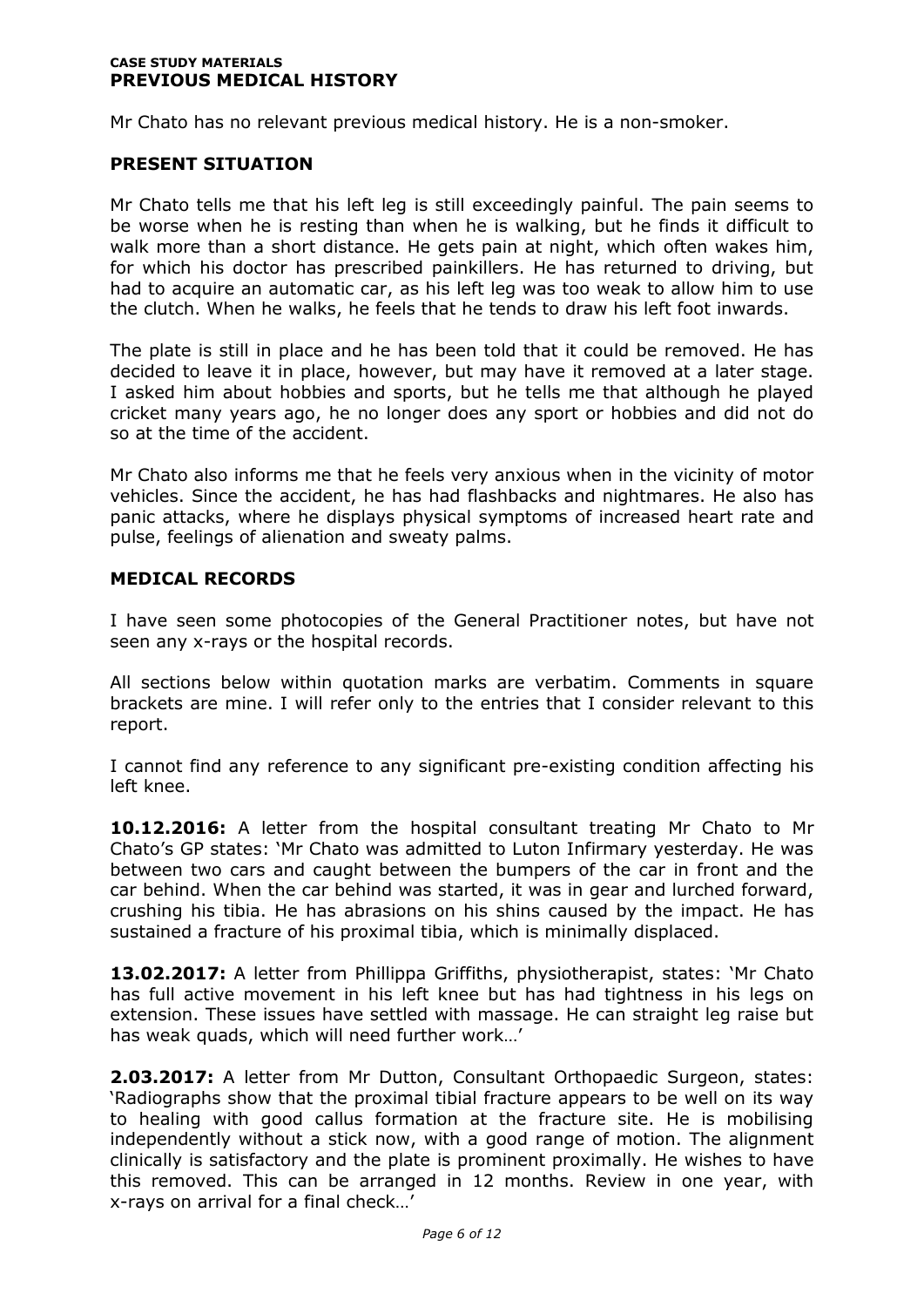#### **CASE STUDY MATERIALS EXAMINATION**

I interviewed and examined Mr Chato on 5 April 2017 at The Nuffield Hospital, Luton Road, Luton. He was not wearing any form of support or bandage on the left leg and walked without a stick or crutch. He was not walking with a limp when he walked towards my door but then did not know that I could see him arriving. He had a noticeable limp when he entered my office.

## **Left leg**

There was a curved anterolateral surgical scar over the proximal left tibia measuring 10cm in length. There were three 1cm scars more distally from insertion of the percutaneous screws of the LISS plate. The proximal end of the plate is easily palpable just under the skin. It is not tender. The knee is cool and there is no effusion. There is no deformity and he has a normal valgus angle. I could not detect any significant ligament laxity. The knee flexes and extends fully but there is some crepitus palpable through parts of the range of movement. Some of the crepitus appears to be patellafemoral, but some may be coming from medial or lateral compartments.

## **RADIOLOGICAL EXAMINATION**

I have not examined any x-rays.

## **PROGNOSIS AND OPINION**

Mr Chato still finds it very difficult to get around and has not returned to his work as a General Manager. He has had nerve conduction studies due to the fact that there does not appear to have been any direct crushing of the part of the thigh where the femoral nerve lies.

Mr Chato has had physiotherapy, and the movement in his left knee is reported to have improved well though he reports that the pain is not much improved. He has been able to return to driving an automatic car, rather than the manual gear change car he drove before the accident because, he tells me, his left leg is too weak to operate the clutch. I could find no physiological reason why this should be so. I would consider that he could have returned to work by now and be fit for normal duties within a month of his return to work.

He is now extremely nervous and unsure of himself, particularly when in the vicinity of motor vehicles. Due to his flashbacks, he has nightmares and he feels an increased heart rate and sweaty palms. I am unsure how much of this is related to his being 'immersed' in this claim. If the claim were settled, I would anticipate that these symptoms would quickly disappear. I suggested that he could obtain some counselling if he continues to feel a need for it, through the National Health Service or privately.

I would suggest that the time absent from work was not to be expected in view of the nature of the injury and the treatment which it necessitated.

Mr Chato reports that he still suffers from aching in the left knee, which tends to be worse when he is resting. The pain often wakes him in the night. When I examined him on 5 April 2017, I found no physiological reason for this.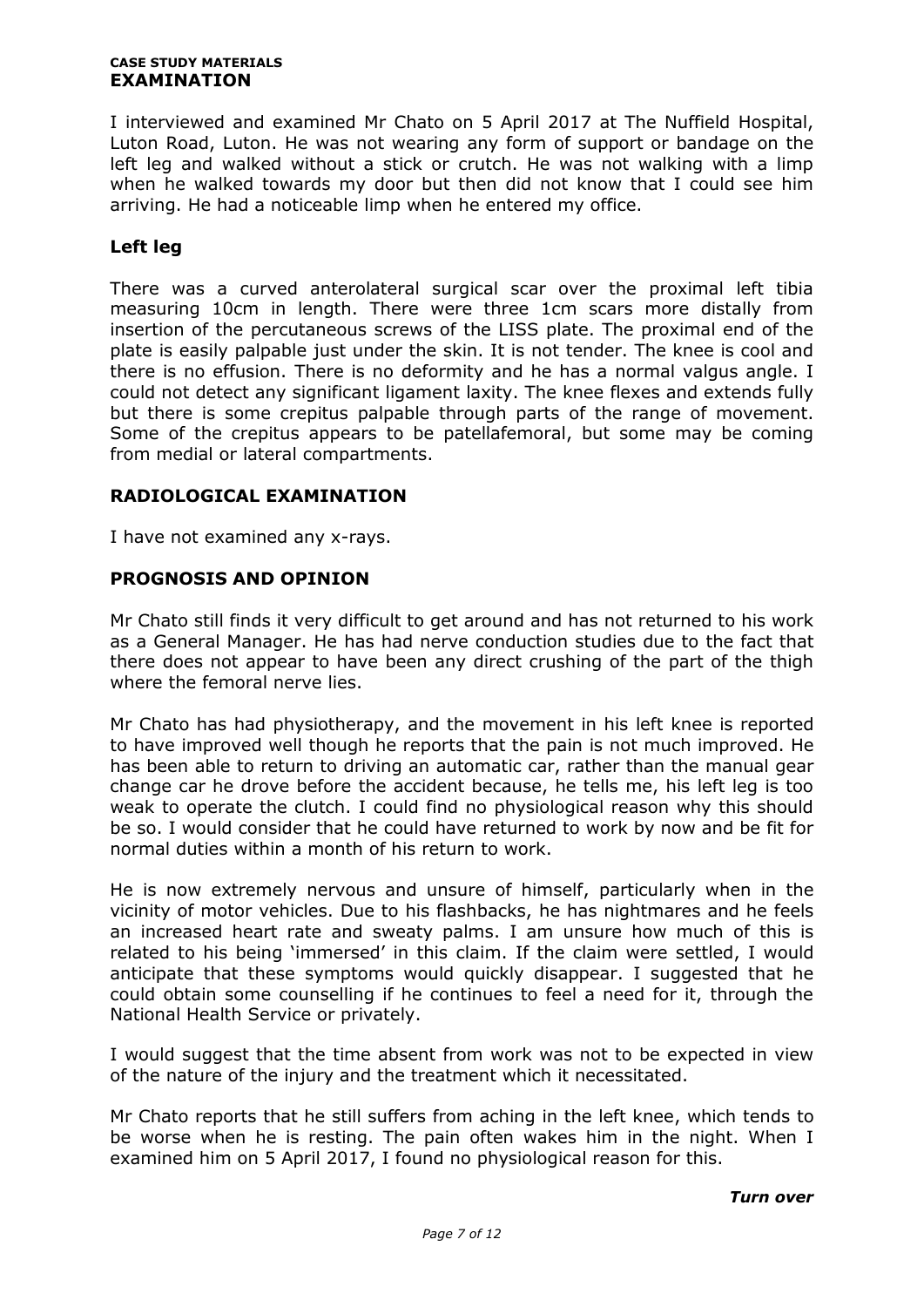#### **CASE STUDY MATERIALS**

It is likely that the residual aching in his knee will improve completely and I expect that he will make a full recovery (at least to his pre-accident capabilities). He has reported not being sporty or particularly active before the accident.

I do not consider that the injury has increased any risk of arthritis in the knee and will not have increased the rate at which any pre-existing degenerative changes will progress.

The plate can be felt quite prominently into the skin. There is no absolute reason for the plate to be removed, but if the protruding proximal end starts to irritate him, then he could have the plate taken out at a later stage. Removal of the plate would require a further operation under general anaesthetic.

When Mr Chato was seen by Mr Dutton in Clinic on 2 March 2017, it was decided that matters would be reviewed in 12 months hence, when a final decision would be made about whether to remove the plate.

### **Statement of Truth**

**…………………………………………………………….. M. Hugen-Brown MB, FRCS(Ed) Consultant Orthopaedic Surgeon (retired) Nuffield Hospital, Luton**

**[Note to Candidates: No CV or bibliography of sources was attached to this report.]**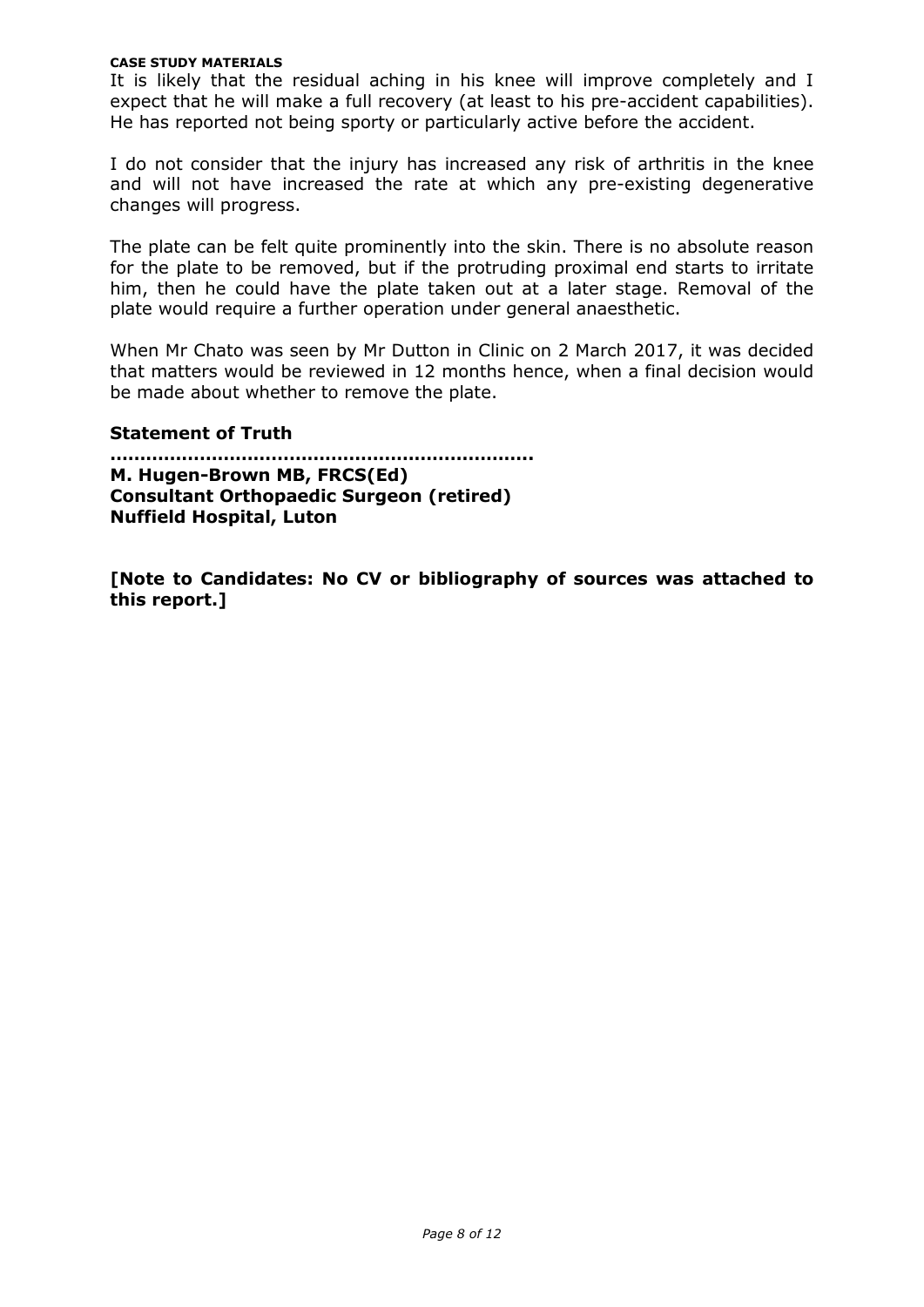### **File note**

## **From: Mark Jones To: Trainee Lawyer Sent: [yesterday's date] Client: Cuthbert's Circus and Pleasure Parks Limited ('Cuthbert's')**

Kempston's act for Cuthbert's, which is the defendant company in this action.

The case concerns a claim by Patricia Scott for personal injuries she alleges she sustained in an accident in the Dark House attraction at the travelling pleasure park owned by Cuthbert's. The accident happened in Bristol on the 7 April 2017.

Liability in this case is contested – Cuthbert's has produced evidence that Ms Scott could be exaggerating her claim and may not even have been at the pleasure park when she said she was there. The injuries that Ms Scott alleges she received are not major and even on a full liability basis would be unlikely to result in an award of more than £5,000.

Further information about this case can be obtained from the draft witness statement of Hanneke Djork (**Document 4**).

Mark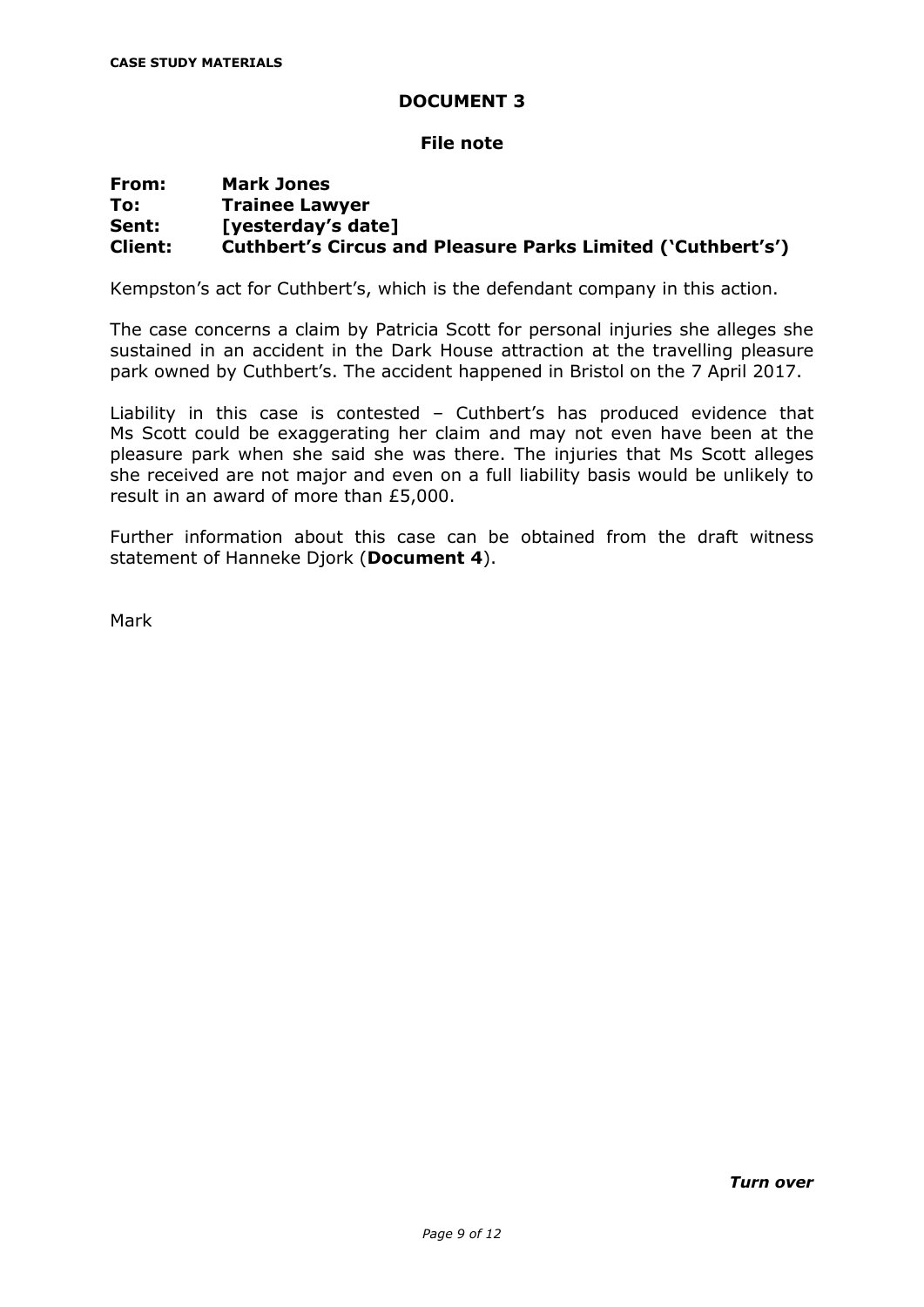### **Draft witness statement**

Witness Statement of Hanneke Djork

| Witness Name: | Hanneke Djork                                |
|---------------|----------------------------------------------|
| Occupation:   | Ground Supervisor with Cuthbert's            |
| Address:      | Flat 8, Brompton Court Mews, Oxford, OX2 5RF |

- 1. I have been employed by Cuthbert's for four years. It is my job to supervise 'guests' (the name we give all visitors to the attractions). I work from time to time in all the attractions and I also oversee the training of all staff in matters of Health and Safety. I have to ensure that all the warning signs are up before we open the attraction. Any incidents would be reported to me.
- 2. I was on duty at the Dark House attraction on 7 April 2017. I know this as I keep records of the daily duties of all staff in the rota book. 'HD1' annexed to this witness statement is a copy of the relevant page of the rota book, showing that I was present on 7 April 2017. **[Note to candidates: HD1 is not attached with these Case Study Materials.]**
- 3. I am trained in Health and Safety matters and have my Health and Safety Supervisor's certificate. 'HD2' annexed to this witness statement is a copy of that certificate. **[Note to candidates: HD2 is not attached with these Case Study Materials.]**
- 4. We have CCTV cameras at the entry and exit of the Dark House we do this so we can be sure that everyone who entered comes out, as it is dark in there. At the end of the day, we always go in with high-beam torches to be absolutely sure that no-one is in there before we lock the doors at the end of the day. I would have carried out that procedure on 7 April 2017, before closing the attraction.
- 5. In our training we were told that we may have to deal with aggressive behaviour involving swearing, spitting and physical violence against the actors in the Dark House and we were trained on how to deal with this. For any incident, we were told to radio the call sign 'Spooky 9 to attraction'. This call would bring the Duty Manager and two security personnel to deal with the situation. I myself carried a radio all the time in case we needed assistance. If a person needed first aid, we were told to get everyone out of the Dark House, close it, and take the person to First Aid.
- 6. During this season we did not have anyone dressed as a wolf in the Dark House or as described by the claimant. All characters were of a medical theme, ie doctors and patients. The 'doctors' – who would emerge out of the gloom in the Dark House – wore surgical scrubs, with a small mask over the mouth. 'Patients' wore pyjamas and dressing gowns and they were made up to look as though they had a hand missing or had bloodcovered bandages on. During this season, I have only had to close the Dark House once – when someone had an asthma attack.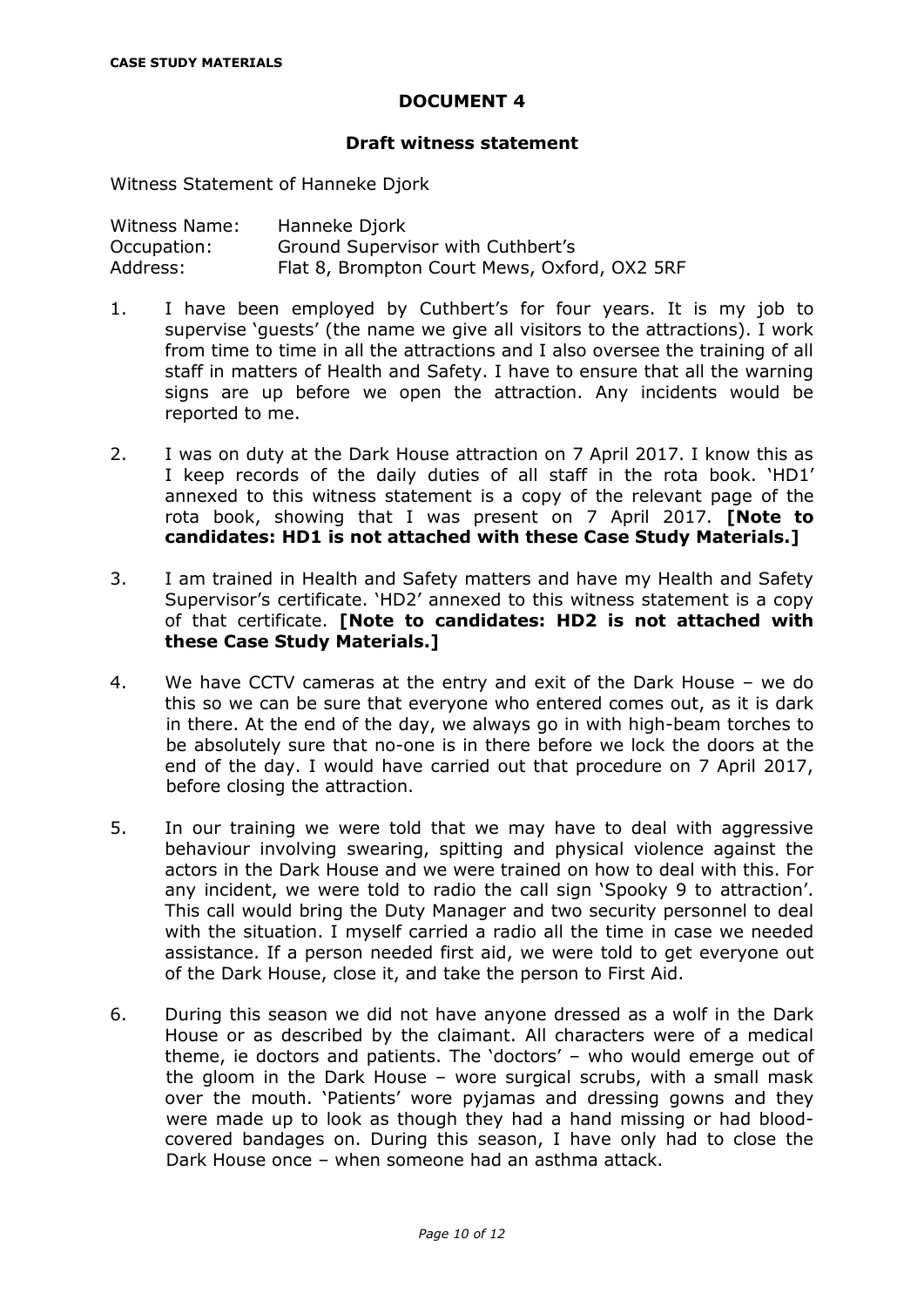#### **CASE STUDY MATERIALS**

- 7. At no time on this day 7 April 2017 did I have to use the radio, or close the Dark House. If I had had to do either of those things, an entry would have been made in my incident report book, and anyway I remember that day, because it was my birthday and I know I did not need to call for any help that day.
- 8. The audio system throughout the Dark House was working on that day it broadcasts warnings as visitors enter – 'Yes it's scary…so be wary'. If the claimant was injured on this day, which I deny could have happened, she did so through her own fault and failure to obey the required rules, and in those circumstances I allege that she would be 'the instrument of her own misfortune'.
- 9. The signs to walk in a straight line and keep a hand on the shoulder of the person in front were all up and I would repeat that as visitors entered the Dark House.
- 10. The claimant is saying that she injured her leg and wrist when she fell. In my opinion, such a fall as she describes could not have resulted in the injuries she describes, as the processing through the Dark House is very slow.

Signed: Hanneke Djork

Dated: …………………………………………………...